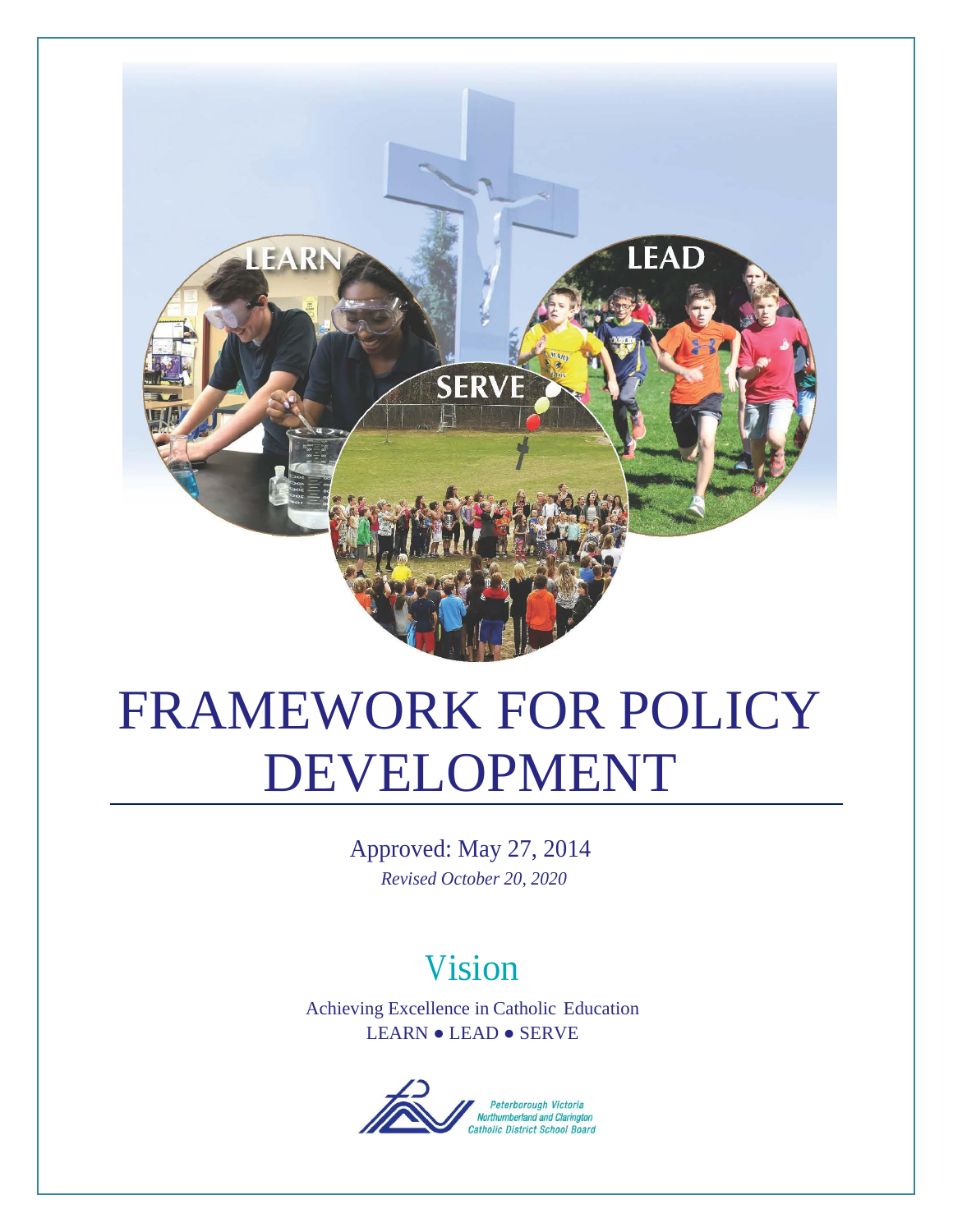# **Introduction**

Policy is "a set of organizational statements, values and perspectives adopted by a board, to direct a course of action." In our Catholic Board, clarity of integration with our faith tradition and gospel values is critical.

Thoughtful, carefully developed policy provides a framework for ethical decision-making and guides the operations of the board. By giving final approval to all policies, trustees ensure that decisions reflect board values. At its highest level, policy helps to translate the vision and the intention of the school board into actions for its students. This is how school boards establish direction and give structure to their boards.

Boards across the province are recognizing the importance of staying "on message" about a few key priorities that create a student-centred learning climate, and recognizing that this focus requires meaningful adjustments to their policy-making role.

The Education Act, in describing the authority of school boards, sets out their specific authority to exercise power through policy. This authority rests with the Board of Trustees as a whole and represents the "voice" of the board. Individual board members demonstrate effectiveness through an ability to influence and help the board come to decisions as a group.

Policies fulfill the following purposes:

- explain why things need to change;
- communicate the board's priorities and expectations in clear and easily understood language;
- **inform judgment and ensure long-term planning throughout the system;**
- $\rightarrow$  help the board to focus on what is important student learning;
- improve decision-making by addressing issues central to authentic governance, such as the need to be accountable, or to address issues related to equity or safety;
- **Fig.** rely on evidence, analysis and evaluation;
- **help the board to manage risk by considering the impact of direction to people and** organizations;
- are compliant with government mandates and requirements; and
- strengthen relationships by actively engaging the board with its staff, parents and larger community, both to provide information and to communicate.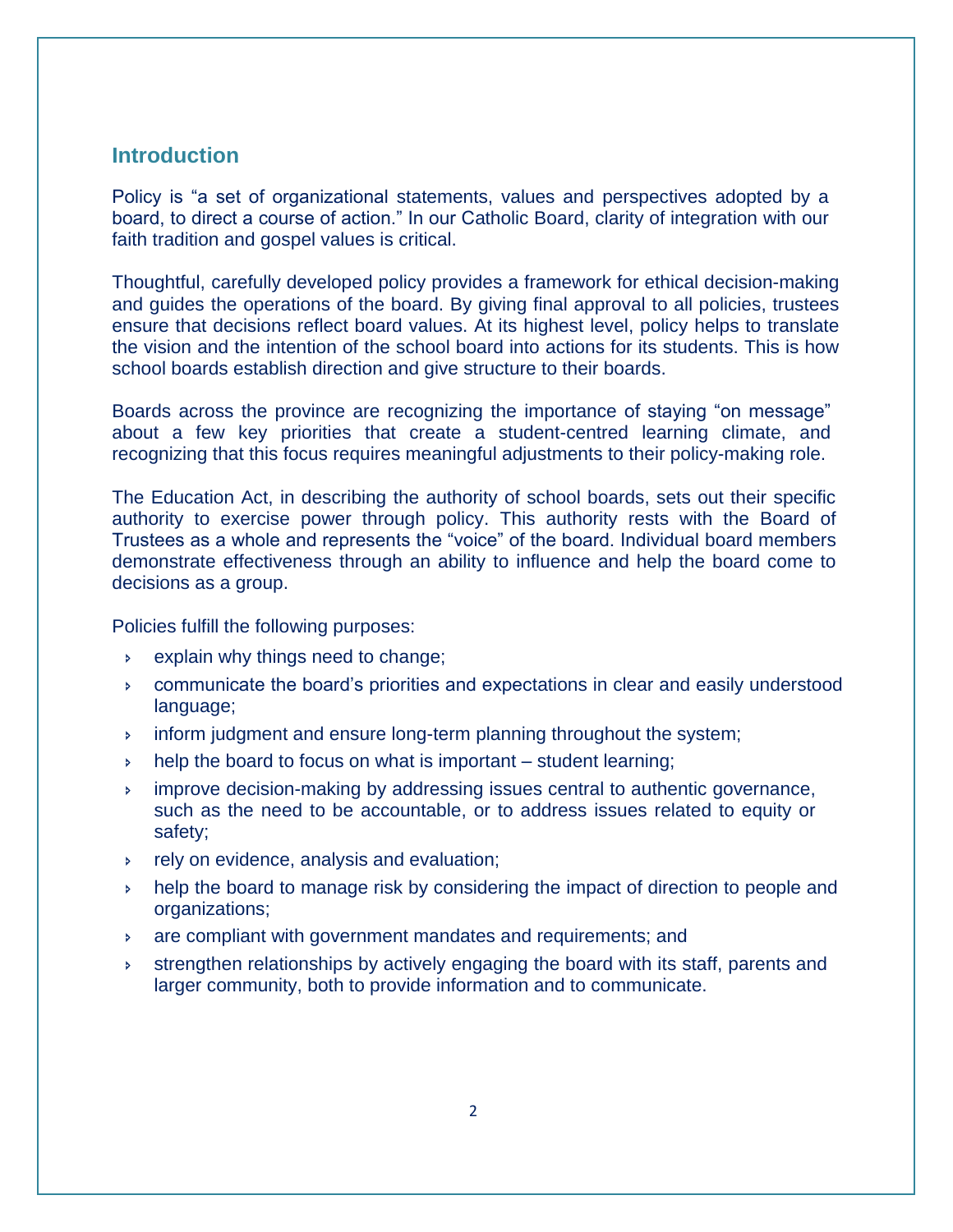# **Differentiated Roles and Responsibilities of Trustees and the Director**

The Board of Trustees must comply with provincial government directives related to balancing the budget, codes of conduct, municipal freedom of information and protection of privacy, EQAO testing, etc. There are mandated aspects of their own policies which boards cannot change. On the other hand, there are aspects of governance, such as board goals, strategic planning, and student accommodation, which provide the opportunity to deeply engage stakeholders in setting directions for the board. Knowing the difference is at the heart of inspiring public confidence.

The Board of Trustees also needs to be clear about its role in developing policy which expresses overall direction and purpose. The Director of Education then develops, implements, and monitors administrative procedures which provide detailed direction to the staff and which must be consistent with board policies.

#### **Policy - Trustees**

Policies provide direction and signal the major intentions and priorities of the elected board. They are few in number and broad in scope. Directional policy is expressed in the board goals and strategic directions and is clearly aligned with government priorities. Directional policies signal long-term institutional commitments to student achievement and well-being, to values, and to fairness.

#### **Administrative Procedures – Staff**

Administrative Procedures, which are a mechanism to implement the policies of the elected board, are specific, detailed and focused. They enable all areas of the organization to fulfill their day-to-day responsibilities to students, employees and the public. The procedures are collected in manuals, handbooks and other resources. They can include guidelines for decision-makers and protocols that set out a prescribed course of action for specific circumstances. Administrative procedures are the responsibility of the director and his/her staff and are made available to the Board of Trustees.

# **Policy Categories for Student Achievement**

The policies developed by elected school boards will address their significant governance roles and will include the following themes:

# **Vision, Values, and Goals**

Boards develop a guiding vision about the centrality of student learning in their governance work, and create a set of fundamental principles, beliefs, or values. The vision and values keep boards focused on their student-centred strategic directions and should drive all decision-making by the board. In the policy about the board's vision and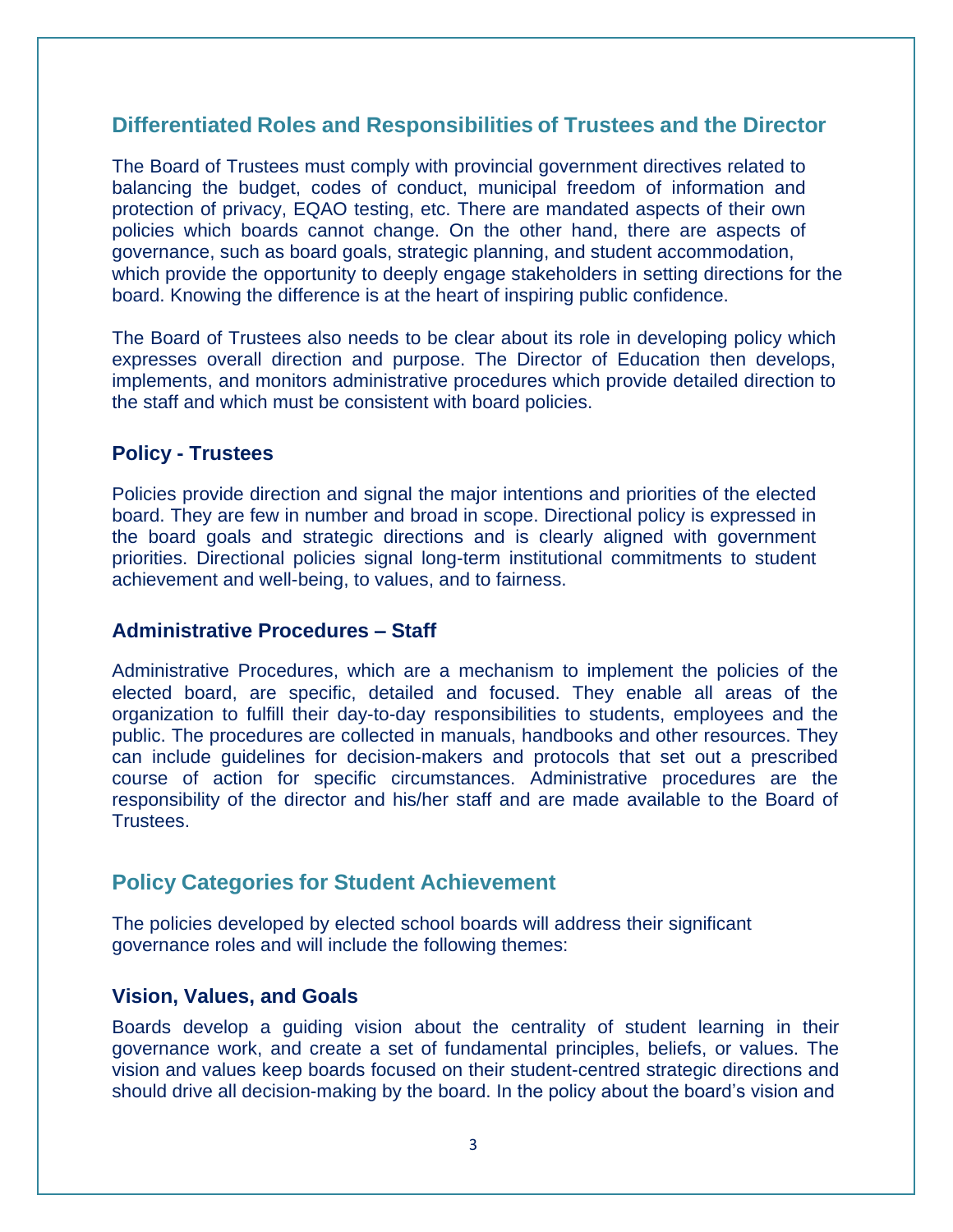goals, the board creates the conditions and sets the context for student learning and well-being. This policy includes a description of the board's values related to the teaching and learning environment and system capacity-building.

#### **Governance and Planning**

Boards describe their governance role in strategic planning, policy development, budget-setting as well as their understanding of the role of the elected board and the role of the Director of Education.

# **Program and Achievement Standards**

This sets the direction and provides a framework for all of the district school board's programs which have been designed to comply with provincial mandates as well as to reflect local community needs. In this area, the elected board articulates what it wants students to achieve and their philosophy regarding student achievement and well-being.

# **Learning Environment**

The success, safety and well-being of every student are of paramount importance to boards. It is here that the elected board describes its commitment to safe schools, its respect for the role of students, and its commitment to equity and inclusion.

# **Personnel and Employee Relations**

Every staff member of the district school board contributes to the board's ability to achieve its goals. Through this policy area, the elected board articulates direction and expresses its beliefs and expectations with regard to its human resources. It also clearly articulates its values regarding succession planning, leadership and capacity building.

# **Parent/Community Relations**

The engagement of parents and the community is crucial to developing and maintaining public confidence in the local school board to meet the long-term needs of children and citizens. In this policy statement, the board outlines the role of decision-making within the context of the responsibility of the board to make decisions. The board also expresses beliefs about volunteers, parent involvement and community partnerships.

# **Policy Register**

All boards should have a thorough and well-constructed Policy Register posted on-line that highlights and supports the important governance function of the board. In addition to clearly defining the role of the board, the role of the Director of Education and the delegation of authority from the board to the director, it should include:

 foundational statements which provide guidance and direction for all activities within the board;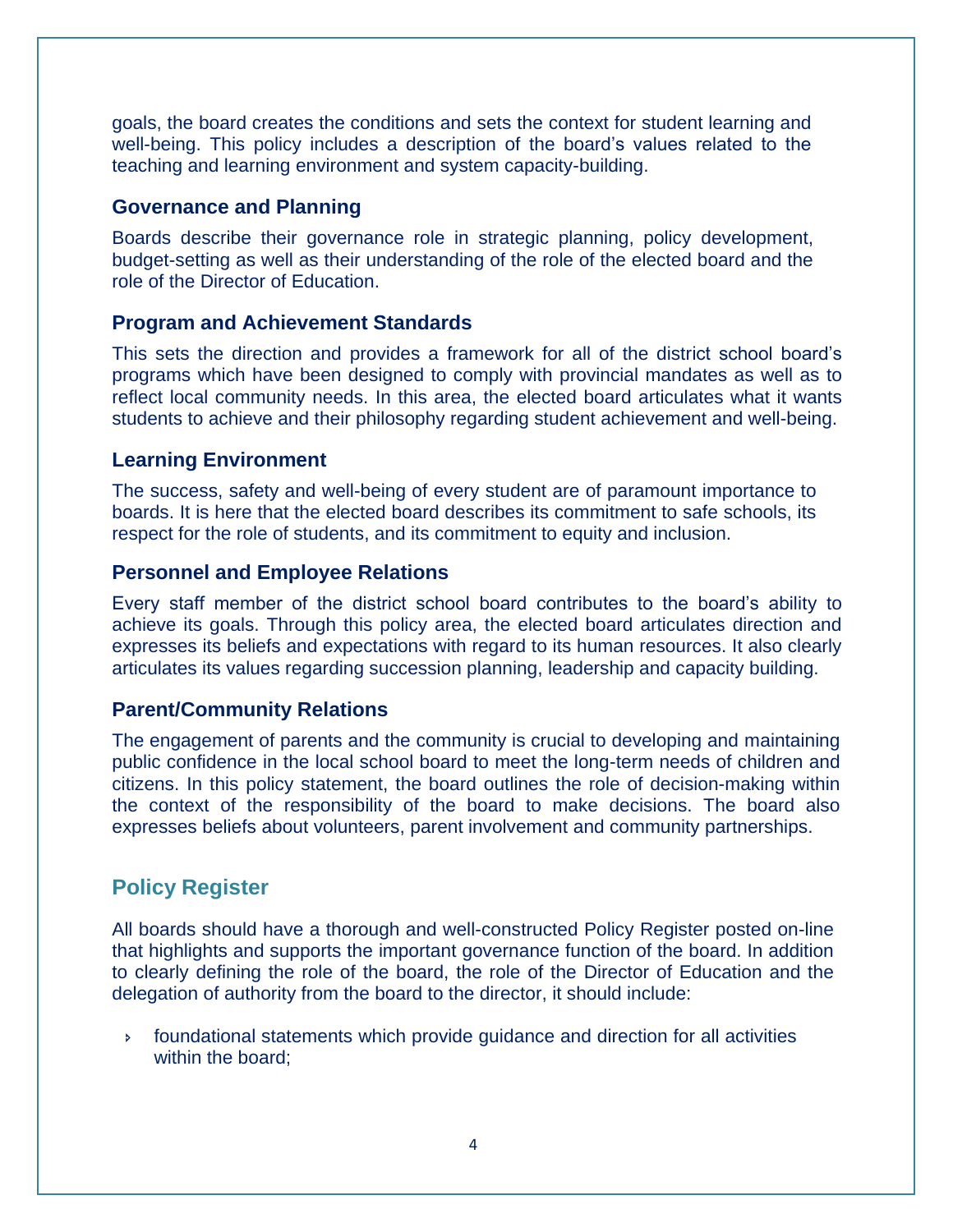- $\rightarrow$  directions for how the board itself is to function, how individual trustees are to conduct themselves, and directions for the functioning of board committees and representatives;
- statements as to how appeals and hearings will be conducted; and
- non-delegable matters, such as policy-making and selection of the Director of **Education**

The Policy Register of the board must be supplemented by an **Administrative Procedures Manual**, the primary written document by which the Director of Education directs staff. The Procedures Manual must be entirely consistent with the board's Policy Handbook. The development of two separate and distinct documents is meant to reinforce the distinction between the board's responsibility to govern and the director's executive or administrative duties.

# **Directional Policies**

- Governance, Vision, Strategic Priorities
- **Catholic Education**
- **Student Achievement and Well-being**
- Recruitment, Talent Development, Leadership and Succession Planning
- **Employee Relations**
- **Stewardship of Resources**
- **Equity and Inclusive Education**
- **Healthy Schools and Workplaces**
- **Safe and Accepting Schools**
- **Parent and Community Relations**
- Communications
- Records and Information
- Student Transportation

# **Process for Effective Policymaking – What makes a "good" policy?**

Good policy aligns with the mission, vision and values, and strategic directions of the board.

**Good policy is beneficial**. It creates public value. Policy change should benefit individuals, organizations and services. Analysis of intended and unintended consequences is a crucial aspect of policy work.

The direction to be set, or the problem to be addressed, by policy change must be clear from the outset. Good policy making considers both the short and longer term systems' impact. It uses evidence and information as the basis for analysis which should, in turn, be rational, comprehensive, thorough and balanced. Quantitative and qualitative information should be applied.

**Good policy is ethical**. Board Codes of Conduct espouse principles of integrity, respect and accountability that everyone in the board should apply to their work. The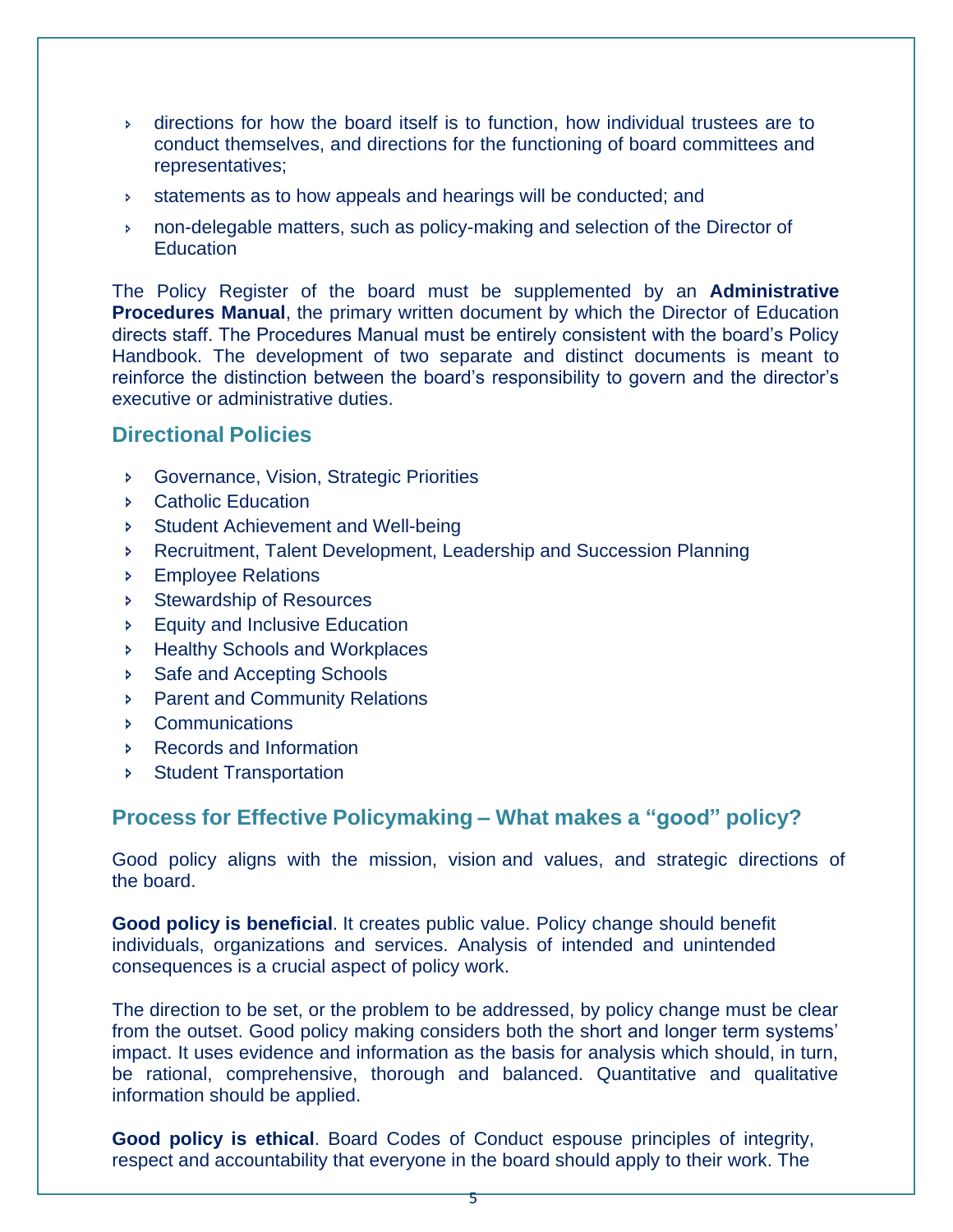processes used to develop policy need to be clearly communicated and widely understood. The processes should engage from the outset those individuals and organizations who will be affected by policy change.

**Good policy is intelligible**. Clarity and economy are essential features of good policy. A good policy should be no more than two or three pages in length and in plain English. Policy should be described in as few words as possible with clear messages which are readily understood. All policy documents are constructed, published and written in a particular time and place. They should be reviewed, refreshed, abandoned and/or replaced as the board moves forward. Effective policy development and implementation aligns with board milestones and targets, and responds rapidly to emerging challenges and changes of direction. It foresees the challenges of implementation and adapts to the shifting realities of operational environments.

**Good policy is reviewed and evaluated**. As part of its process, the Board of Trustees should establish an annual policy agenda with a schedule for regular review and monitoring of progress throughout the board meeting agendas. Here again, this should be done with a view to aligning board priorities and maximizing time for discussion and reflection.

# **PROCESS**

#### **Identification of Policy Issues**

The identification of the need for a board policy or the need for review or revision of an existing board policy may be initiated by board members, constituent groups, a board's policy committee, students, or staff members. The need for change could also be identified as a result of policy directives from the Ministry of Education, or as a result of regulations or legislation at the federal, provincial, or municipal level.

#### **Development of Draft Policy**

When the Board of Trustees makes a decision to develop a policy or revise an existing policy, a first step involves consultation with constituent groups who may have an interest in the policy. This could include students, parents, staff, employee unions and the broader community.

The school board's senior staff prepares a draft policy that incorporates the input received. The draft is considered by the Board of Trustees or a committee of the board to allow for more input. A final draft reflecting this input is submitted to the board for approval. Once approved, the document becomes board policy and goes into effect.

#### **Implementation**

The elected board is responsible for implementing its own policies and is responsible for the formal delegation of authority to the Director of Education to implement its broad goals and expectations. The implementation plan for a board policy will include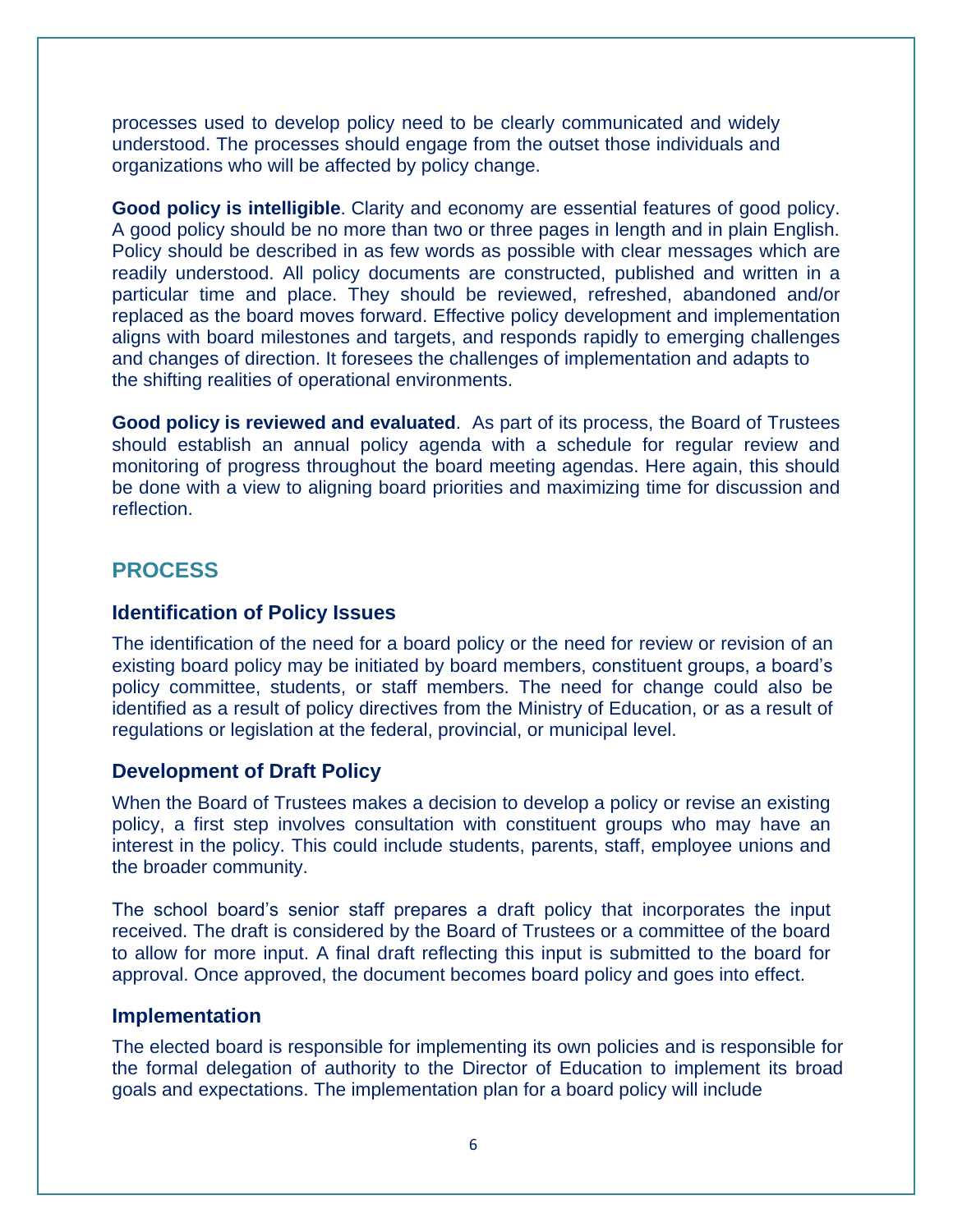information about administrative procedures that support the policy and a communication plan to ensure that all stakeholders are notified about the new or revised policy.

#### **Policy Review**

It is necessary to review policies on a regular basis to ensure their relevance to the current school board environment and their compliance with applicable legislation and Ministry policy directives. At the time of adopting a policy, the elected board usually specifies the date it will be due for review.

#### **Identification of Policy Issue ↓ Development of Draft Policy, Input, and Final Approval ↓ Implementation ↓ Review of Policy**

# **A POLICY CHECKLIST**

Policy documents should be brief, written in plain English and include the following core elements:

**Purpose/intention:** a brief, clear and direct explanation of what the policy is intended to achieve and to whom it is intended to apply.

**Legislative base:** a reference to the legislation that provides the authority for the policy statement.

**Scope:** to whom and to what the policy applies, where the policy will have effect and the public value it will add.

**Context:** a brief description of the context within which the policy will operate, including connections with government directions.

**Principles:** a description of the principles that have shaped the development of the policy and their effect on the way in which it should be applied.

**Responsibility:** identification of whether the board is solely responsible for the implementation of the policy (e.g., Governance By-Laws and Standing Rules, Board Operations, Board Members' Code of Conduct, Selection of the Director) or whether the board has delegated responsibility to the director to implement the board's expectations across the district (Board Vision and Goals, Board Expectations for Student Achievement and Well-Being).

**Policy statement:** the policy itself.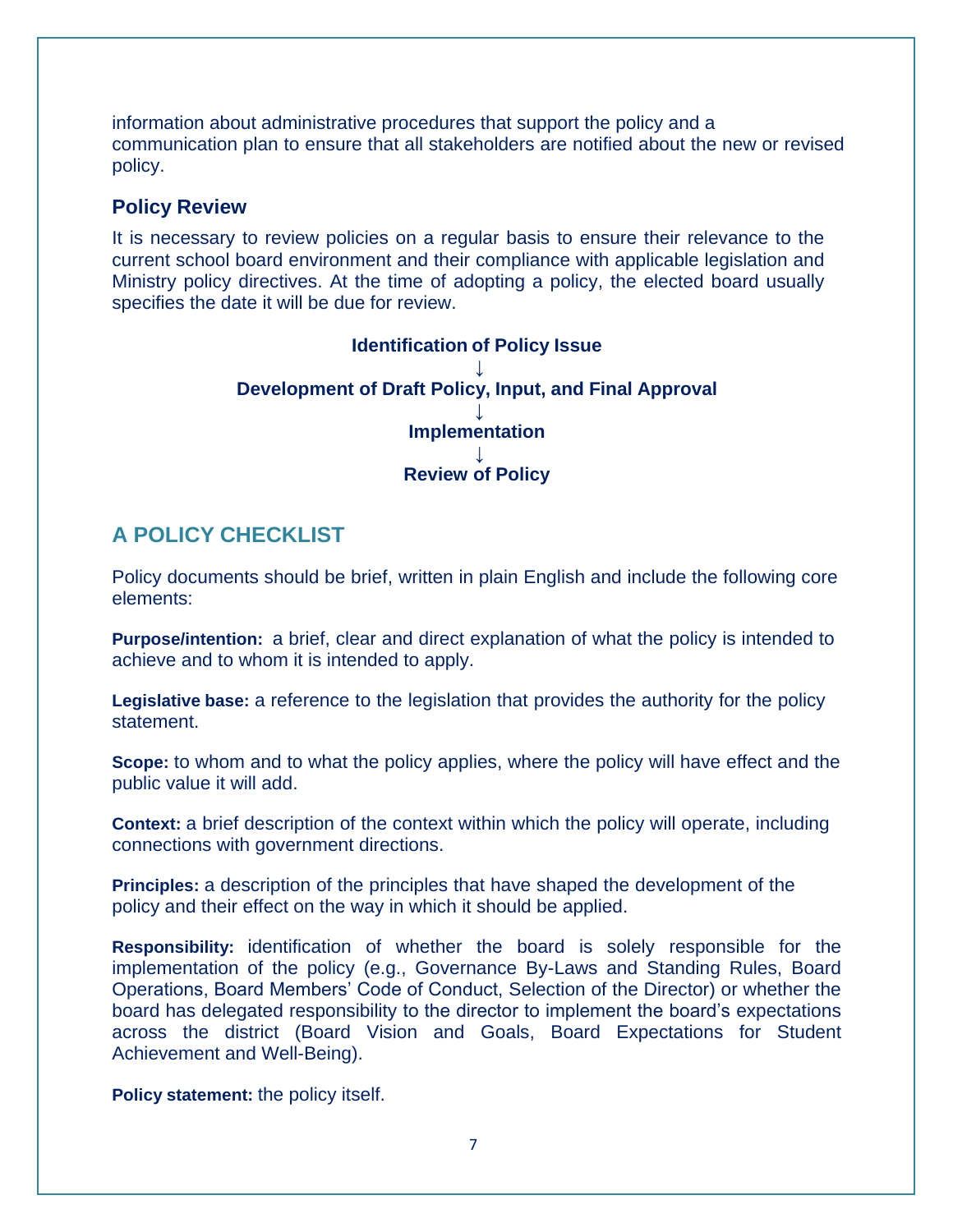**Evaluation process:** a description of the way in which the impact of the policy will be assessed and a timeline for this.

**Review date:** a date for review of the policy.

**Document and version control:** the date of original approval of the policy and any subsequent review dates.

**Contacts, supporting tools and resource people:** as a minimum, a contact person who can assist with inquiries about the policy and any other tools or supporting materials that will help the policy to be understood and successfully implemented.

# **RESPONSIBILITIES FOR POLICY DEVELOPMENT**

#### **The Board of Trustees is responsible for:**

- Defining, articulating and directing the PVNC Catholic District School Board's mandate to support student achievement and well-being in a Catholic learning community supported by the Multi-Year Strategic Plan
- Setting direction and policy that governs the PVNC Catholic District School Board
- Reviewing and considering for approval all new and revised policies recommended for consideration by the Policy Committee
- Understanding and communicating with members of the community the content of all Board policies
- Assigning responsibility to the Director of Education for operationalizing and managing ongoing policy of the Board.
- Monitoring and holding the Director of Education accountable respecting the implementation and operation details of all Board Policies.

#### **Policy Committee is responsible for:**

- **Reviewing and amending Board policies**
- **Recommending new or existing revised policies to the Board of Trustees for final** approval

#### **The Director of Education is responsible for:**

- **Implementation and operational details of all Board policies**
- Ensuring that senior administration and designated staff are responsible for the content and implementation of Board procedure

#### **Lead Superintendent is responsible for:**

 Researching and authoring new or revised Board policies with a representative and integrated team for consideration by the Administrative Council and the Policy Committee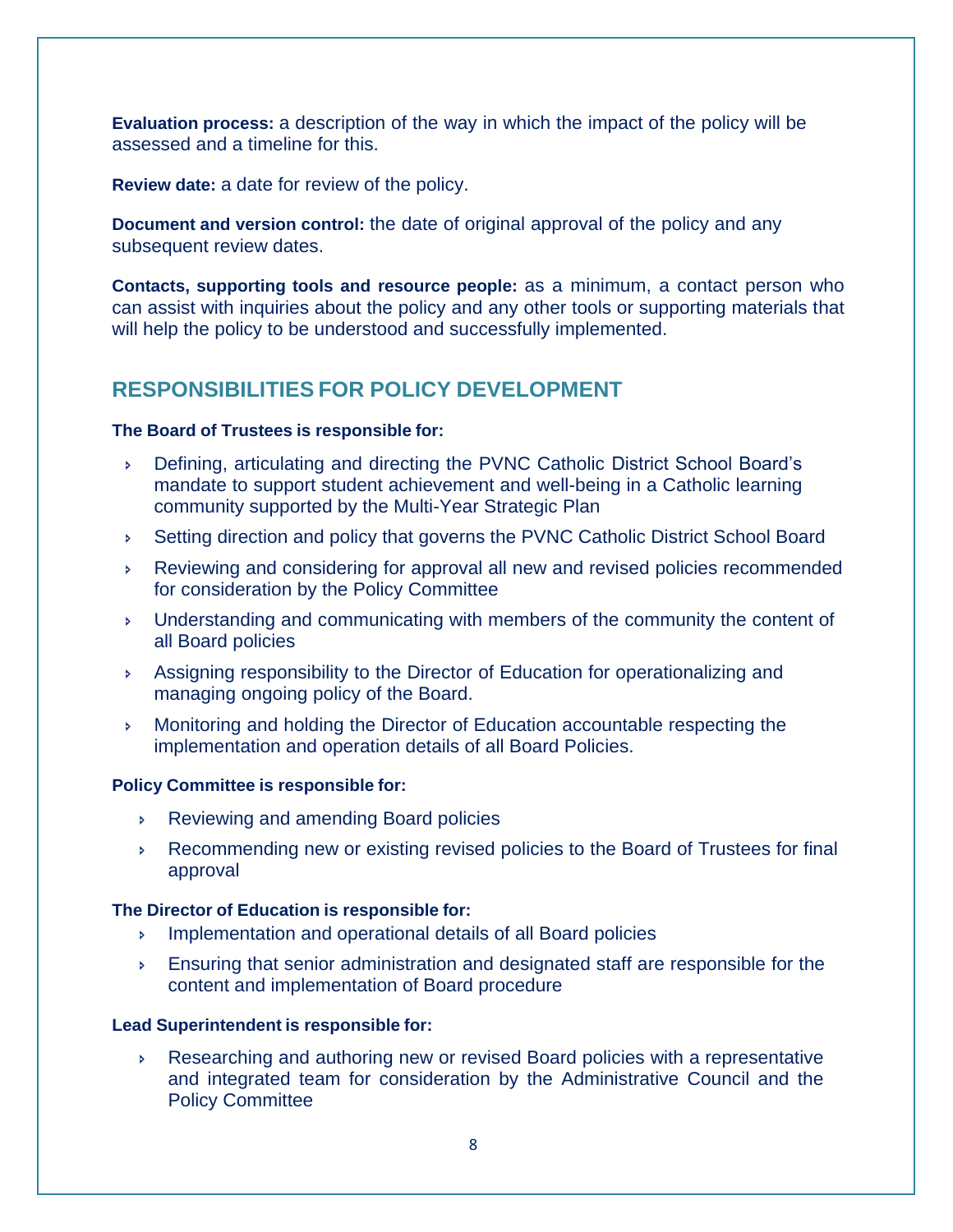#### **Superintendents are responsible for:**

Providing input to ensure the policy captures the specific and relevant concerns that may arise from their family of schools and their particular portfolios eg, Human Resources, Special Education, Equity, etc.

#### **Advisory Committees (SEAC, CPEC), School Councils, Unions and Federations and staff are responsible for:**

- **Providing input on relevant Board policies**
- Adhering to the instructions contained in Board policy
- **I** Identifying and communicating Board policies which require review to the Director of Education or Superintendent for consideration

#### **Principals are responsible for:**

- Leading their school communities in communicating, understanding,
- **Implementing and adhering to board policies**

#### **Teachers and support staff are responsible for:**

Being familiar with, understanding and adhering to board policies

#### **Communications Staff is responsible for:**

- **Ensuring the language used in the policy is accessible to all of our stakeholders**
- Supporting the consultation process through effective and wide spread communication
- Supporting a variety of communication strategies to ensure implementation

Approved May 27, 2014. Last Revision Date October 20, 2020.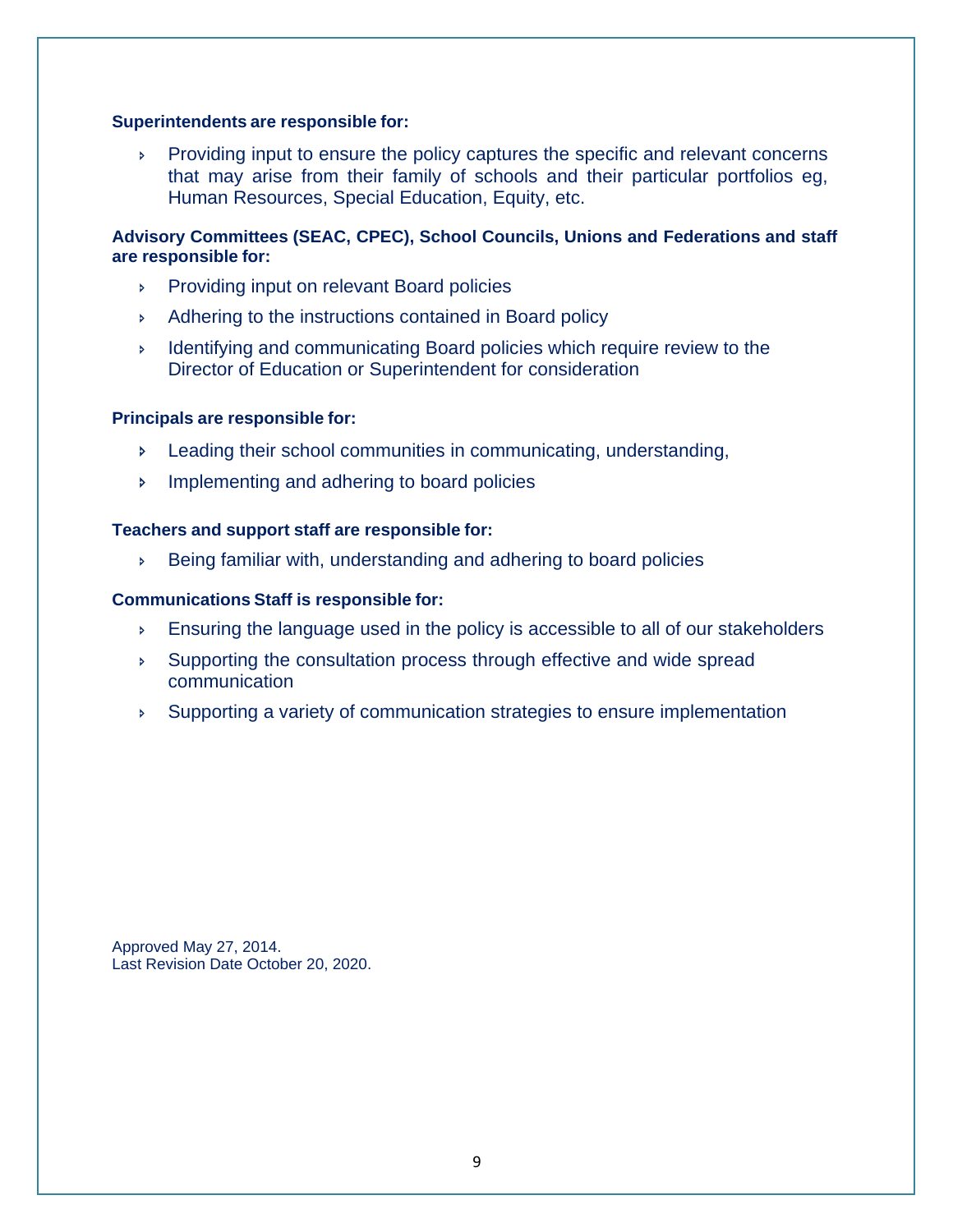#### APPENDIX A

# **Differentiating Between Policy and Administrative Procedure**

The elected board governs and the director manages the board on a daily basis. The board exercises its role through the adoption of policy, establishing goals, monitoring progress and engaging with its communities. The job of the Director of Education is to provide leadership in turning the broad directives of the board into reality throughout all the operations of the district school board. It is up to the director, through his/her staff, to develop appropriate procedures and processes to ensure effective implementation of policy and strategic plans.

#### **Policy**

Policies provide direction and signal the major intentions and priorities of the elected board. They are few in number and broad in scope. Directional policy is expressed in the board goals and strategic directions and is clearly aligned with government priorities. Directional policies signal long-term institutional commitments to student achievement and well-being, to values, and to fairness.

#### **The Policy Template**

| <b>Board Logo</b>                                      | <b>Policy Number</b> |
|--------------------------------------------------------|----------------------|
| <b>Title of Policy</b>                                 |                      |
| <b>Date Approved</b>                                   |                      |
| <b>Projected Review Date</b>                           |                      |
| <b>Policy Statement</b>                                |                      |
| <b>Purpose</b>                                         |                      |
| <b>Alignment with Multi-Year Strategic Plan (MYSP)</b> |                      |
| <b>Responsibilities</b>                                |                      |
| <b>Progress Indicators</b>                             |                      |
| <b>Definitions</b>                                     |                      |
| <b>References</b>                                      |                      |

# **Administrative Procedures**

Administrative Procedures, which are a mechanism to implement the policies of the elected board, are specific, detailed and focused. They enable all areas of the organization to fulfill their day-to-day responsibilities to children and students, employees and the public. The procedures are collected in manuals, handbooks and